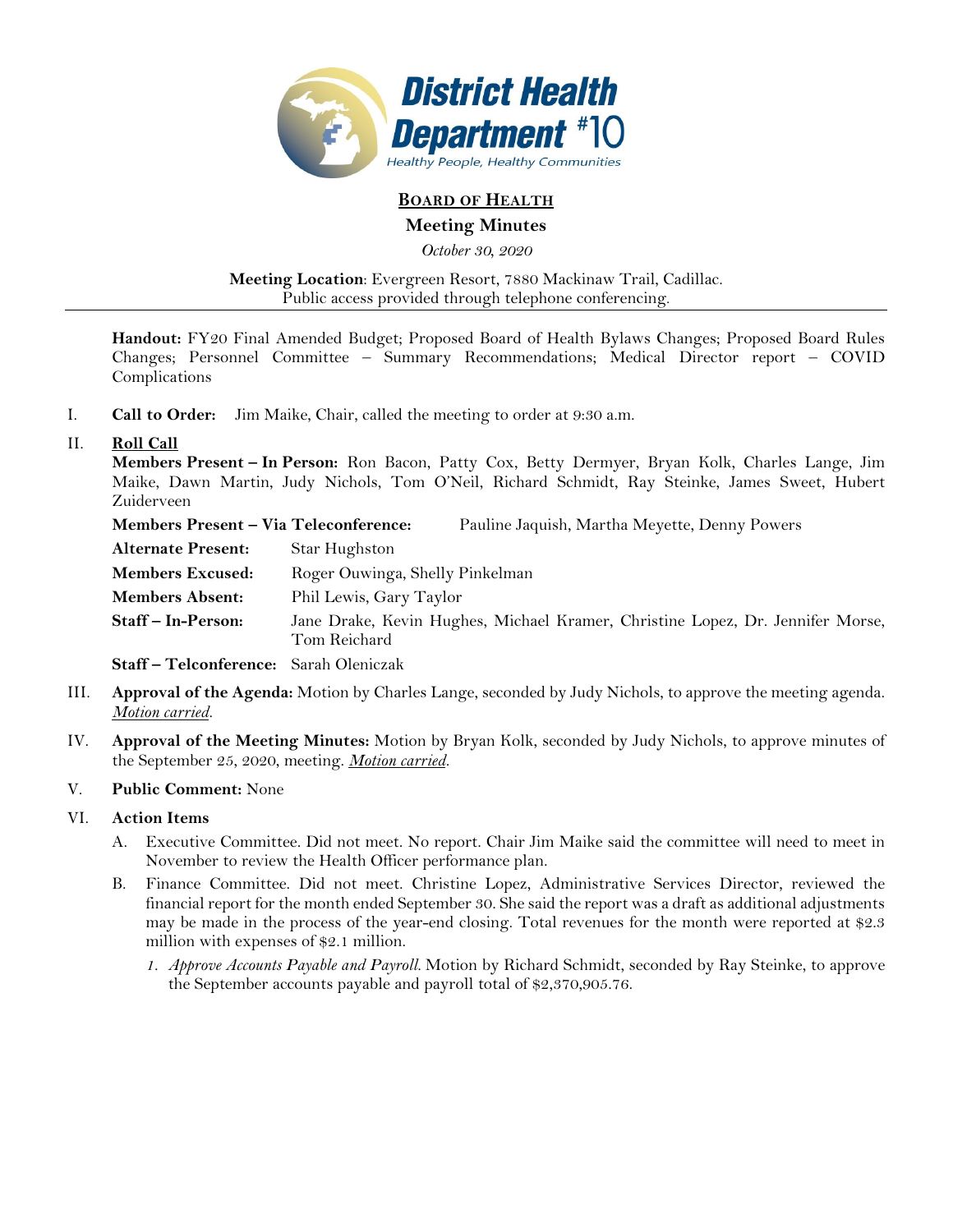### Roll Call Vote

| Ron Bacon            | Yes | Charles Lange  | Yes  | Denny Powers      | Yes.       |
|----------------------|-----|----------------|------|-------------------|------------|
| Patty Cox            | Yes | Jim Maike      | Yes. | Richard Schmidt   | Yes.       |
| <b>Betty Dermyer</b> | Yes | Dawn Martin    | Yes  | Ray Steinke       | Yes        |
| Star Hughston        | Yes | Martha Meyette | Yes  | James Sweet       | Yes.       |
| Pauline Jaquish      | Yes | Judy Nichols   | Yes. | Hubert Zuiderveen | <b>Yes</b> |
| Bryan Kolk           | Yes | Tom O'Neil     | Yes  |                   |            |

### *Motion Carried.*

Copies of a revised FY20 Final Amended Budget were distributed at the meeting. Lopez explained the amended budget included a line item transfer from fringe expenses to wages. The adjustment reflected an additional day of August wages paid in September. Lopez requested approval of the line item transfer in the amount of \$35,000.

*2. Approve FY20 Amended Budget Line Item Transfer.* Motion by Richard Schmidt, seconded by Patty Cox, to approve the transfer of \$35,000.

## Roll Call Vote

| Ron Bacon            | Yes.       | Charles Lange  | Yes | Denny Powers      | Yes  |
|----------------------|------------|----------------|-----|-------------------|------|
| Patty Cox            | Yes        | Jim Maike      | Yes | Richard Schmidt   | Yes  |
| <b>Betty Dermyer</b> | Yes        | Dawn Martin    | Yes | Ray Steinke       | Yes  |
| Star Hughston        | <b>Yes</b> | Martha Meyette | Yes | James Sweet       | Yes  |
| Pauline Jaquish      | <b>Yes</b> | Judy Nichols   | Yes | Hubert Zuiderveen | Yes. |
| Bryan Kolk           | Yes        | Tom O'Neil     | Yes |                   |      |

## *Motion Carried.*

- C. Personnel Committee: Hubert Zuiderveen reported the committee met October 16, 2020. Minutes from the meeting were included in the meeting materials. Christine Lopez distributed copies of information related to the Personnel Committee recommendations for changes to employee health, dental, and vision insurance; flex card benefit; pay range adjustments; and December holiday schedule. Lopez and Hughes summarized the recommendations reviewed with the Personnel Committee and recommended for full Board approval. Hughes explained the renewal rates increased by 32% for the health insurance plans now in place. He said the recommendation is to offer one current and two new HSA plans, and one traditional plan.
	- *3. Approve Health Insurance Benefits.* Motion by Hubert Zuiderveen, seconded by Ray Steinke, to approve the employee health insurance benefit program as recommended.

### Roll Call Vote

| Ron Bacon            | Yes        | Charles Lange  | Yes | Denny Powers      | Yes |
|----------------------|------------|----------------|-----|-------------------|-----|
| Patty Cox            | <b>Yes</b> | Jim Maike      | Yes | Richard Schmidt   | Yes |
| <b>Betty Dermyer</b> | Yes        | Dawn Martin    | Yes | Ray Steinke       | Yes |
| Star Hughston        | <b>Yes</b> | Martha Meyette | Yes | James Sweet       | Yes |
| Pauline Jaquish      | <b>Yes</b> | Judy Nichols   | Yes | Hubert Zuiderveen | Yes |
| Bryan Kolk           | Yes        | Tom O'Neil     | Yes |                   |     |

### *Motion Carried.*

Lopez said the proposed salary adjustment was not an across-the-board increase but rather targeted adjustments to higher steps in the pay ranges. The intent is to direct more of the budgeted increase dollars to employees with more longevity. She also requested the increases be effective for the January 15, 2021, pay date.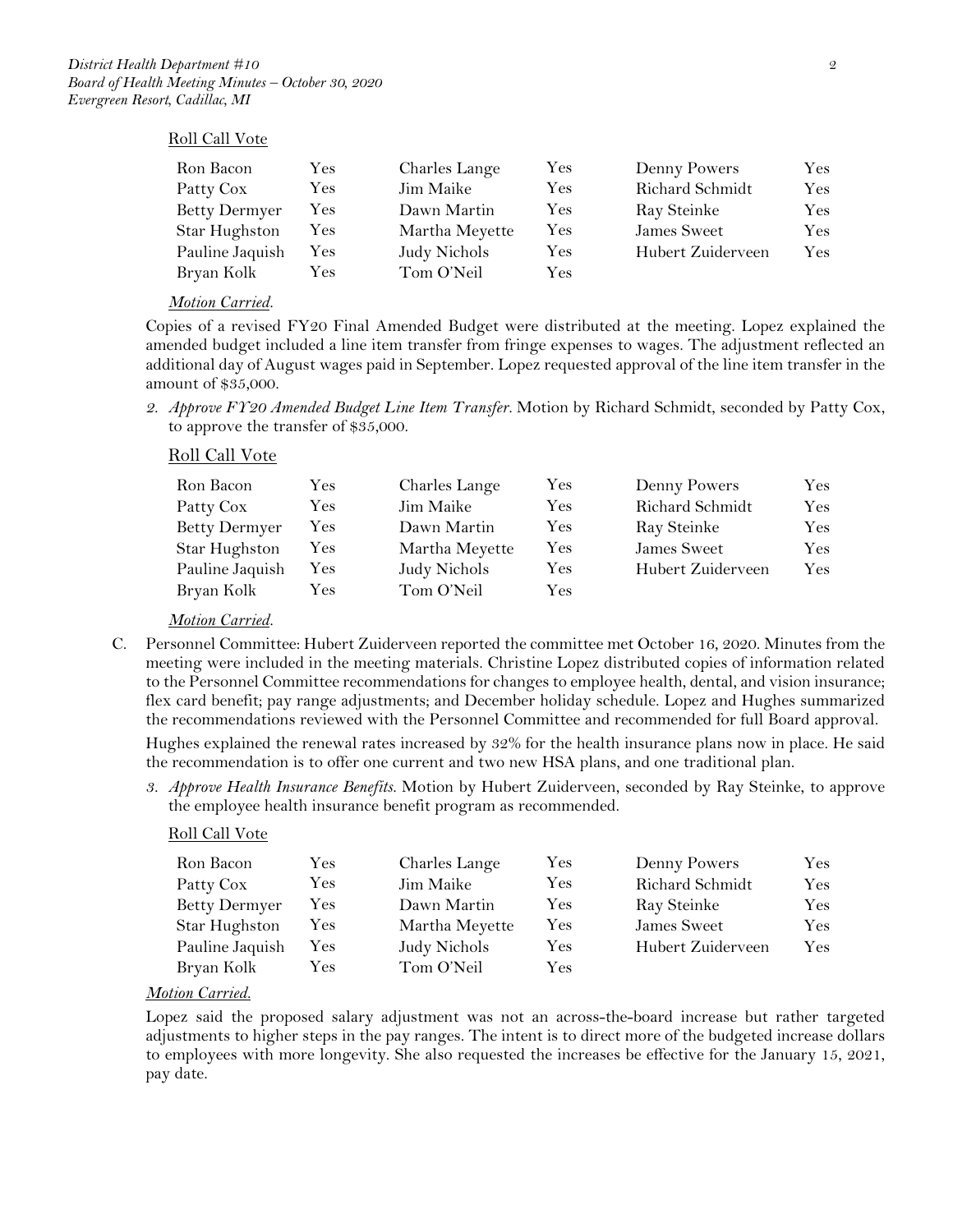*4. Approve Salary Increase Proposal.* Motion by Hubert Zuiderveen, seconded by Ron Bacon, to approve the proposed salary increase plan as recommended, to be effective for the January 15 payroll date.

# Roll Call Vote

| Ron Bacon            | Yes | Charles Lange  | Yes | Denny Powers      | Yes |
|----------------------|-----|----------------|-----|-------------------|-----|
| Patty Cox            | Yes | Jim Maike      | Yes | Richard Schmidt   | Yes |
| <b>Betty Dermyer</b> | Yes | Dawn Martin    | Yes | Ray Steinke       | Yes |
| Star Hughston        | Yes | Martha Meyette | Yes | James Sweet       | Yes |
| Pauline Jaquish      | Yes | Judy Nichols   | Yes | Hubert Zuiderveen | Yes |
| Bryan Kolk           | Yes | Tom O'Neil     | Yes |                   |     |

### *Motion Carried.*

Hughes said there were no changes to the costs or coverages in the dental and vision insurance plans, and the recommendation was to continue both employee benefits.

*5. Approve Dental and Vision Insurances.* Motion by Charles Lange, seconded by Hubert Zuiderveen, to continue dental and vision employee benefits.

### Roll Call Vote

| Ron Bacon            | Yes        | Charles Lange  | $\rm Yes$  | Denny Powers      | Yes  |
|----------------------|------------|----------------|------------|-------------------|------|
| Patty Cox            | Yes        | Jim Maike      | Yes        | Richard Schmidt   | Yes  |
| <b>Betty Dermyer</b> | Yes        | Dawn Martin    | Yes        | Ray Steinke       | Yes  |
| Star Hughston        | Yes        | Martha Meyette | <b>Yes</b> | James Sweet       | Yes. |
| Pauline Jaquish      | <b>Yes</b> | Judy Nichols   | Yes        | Hubert Zuiderveen | Yes: |
| Bryan Kolk           | Yes        | Tom O'Neil     | Yes        |                   |      |

### *Motion Carried.*

Next, Hughes explained is was recommended to continue the current Flex Card benefit which reimburses employees for approved healthcare expenses at up to \$500 per year for full-time employees, or \$250 for part-time. For employees with an HSA plan, the benefit can only be used for dental or vision expenses. Hughes said the recommendation included modifying the program rules so employees hired mid-year would only be eligible for a pro-rated benefit amount.

*6. Approve Flex Card Benefit.* Motion by Hubert Zuiderveen, seconded by Betty Dermyer, to continue Flex Card benefit as recommended.

### Roll Call Vote

| Ron Bacon            | Yes        | Charles Lange  | Yes            | Denny Powers      | Yes |
|----------------------|------------|----------------|----------------|-------------------|-----|
| Patty Cox            | Yes        | Jim Maike      | Yes            | Richard Schmidt   | Yes |
| <b>Betty Dermyer</b> | Yes        | Dawn Martin    | Yes            | Ray Steinke       | Yes |
| Star Hughston        | <b>Yes</b> | Martha Meyette | N <sub>0</sub> | James Sweet       | Yes |
| Pauline Jaquish      | <b>Yes</b> | Judy Nichols   | Yes            | Hubert Zuiderveen | Yes |
| Bryan Kolk           | Yes        | Tom O'Neil     | Yes            |                   |     |

## *Motion Carried.*

Hughes said he discussed with the Personnel Committee a proposal to close agency offices and provide additional paid time off for employees on December 28, 29 and 30. He said the time off would be in recognition of the hard work by the staff during the pandemic. The additional time off would not add significant costs to the budget and would be granted based on FTE status and work schedule. It would be a one-time benefit and would not be continued after this year. Staff would still be available for emergency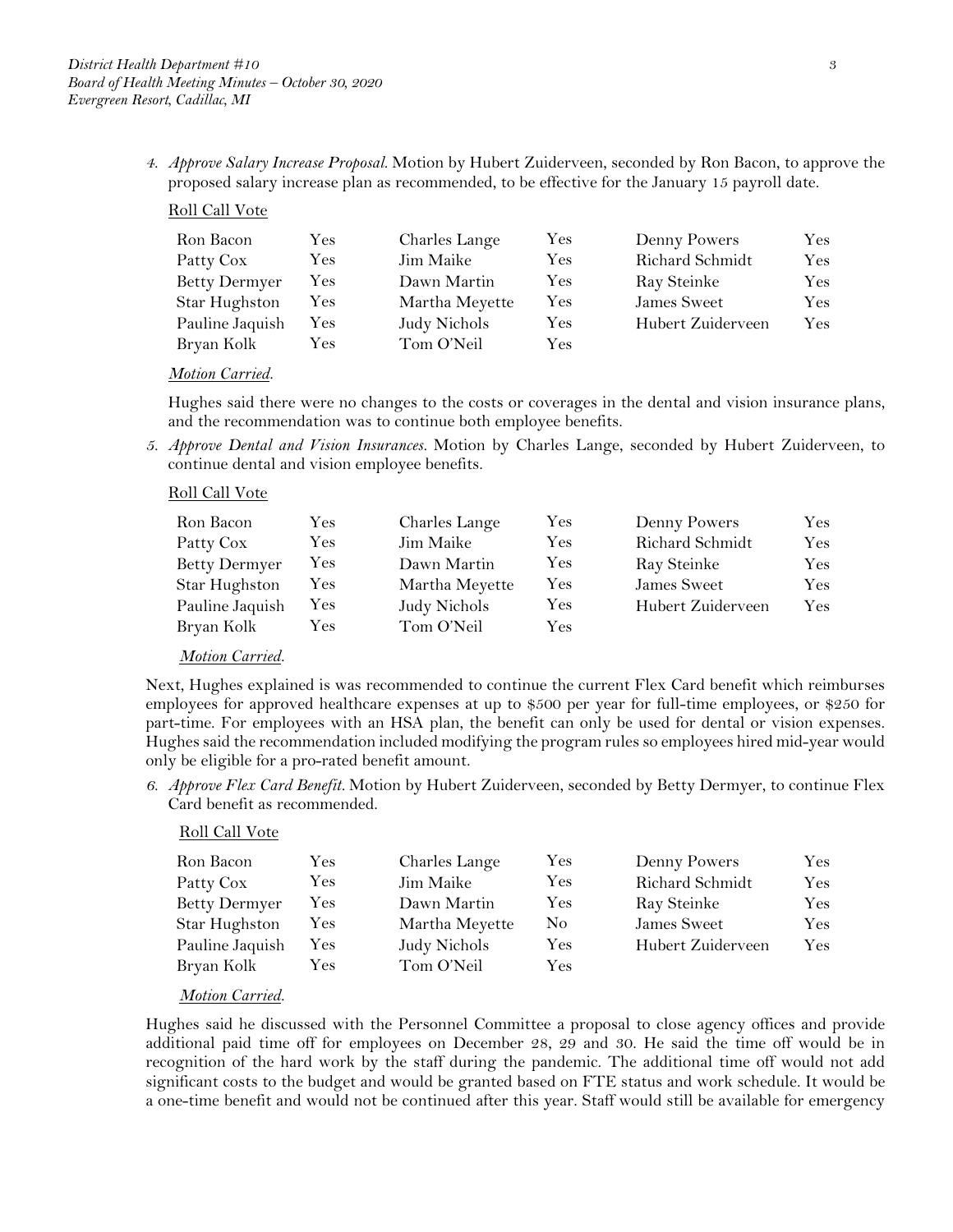services during the extended holiday period. In response to a question, Hughes said staff required to work during the additional holidays could use the paid time off at a later date.

*7. Approve Additional Days Paid Time Off in December.* Motion by Hubert Zuiderveen, seconded by Judy Nichols to approve recommendation to grant up to three additional days of paid time off to staff during December. *Motion Carried.*

Included with the meeting materials were copies of Adoption Agreement Addendums for the three MERS retirement plans currently available to DHD#10 employees. Hughes explained the amendments were to ensure the administration of the plans on the local level were in line with the MERS plan documents.

- *8. Approve Addendums to MERS Plans.* Motion by Charles Lange, seconded by Betty Dermyer, to approve MERS Plan Adoption Agreement Addendums as presented, and authorize signing by the Chair. *Motion Carried.*
- C. Bylaws Committee. Richard Schmidt reported the Bylaws Committee met on September 11 to consider and recommend changes to the Bylaws and Board rules. Kevin Hughes distributed copies of summary comparisons of the current language and proposed changes in each document. He said the agency attorney reviewed the proposed changes.
	- *9. Approve Proposed Bylaws Revisions.* Motion by Rischard Schmidt, seconded by Patty Cox, to approve the Bylaws Changes as recommended by the Bylaws Committee. *Motion carried.*

There was discussion on the Board Rules changes concerning virtual meetings.

*10.Approved Proposed Board Rules Changes.* Motion by Richard Schmidt, seconded by Ron Bacon, to approve the Board Rules changes as recommended by the Bylaws Committee. *Motion carried.*

Hughes noted that the modifications to the State Meetings Act to allow virtual meetings in response to the pandemic would expire at the end of December. He said there may need to be additional changes to one section of the bylaws concerning virtual meetings if there are further modifications to open meetings requirements.

D. Legislative Committee. Kevin Hughes said in past years the Board has invited State legislators to attend the December meeting for a legislative update and forum. He said the same meeting room was reserved for the December meeting. He said the room could accommodate social distancing if the legislators were to attend under current group size guidelines. The consensus of the members was to invite the legislators to the December meeting if permitted under group meeting size guidelines.

Hughes also discussed pending State legislation. He said one of the proposed bills would place requirements on local health departments to collect and report data on various measures. He said the agency would not have the capacity to meet the proposed reporting requirements as staff is already overloaded with the demand for case investigation and contact tracing.

## VII. **Reports/Information**

A. Medical Director. Written report distributed at meeting. Dr. Jennifer Morse discussed her report on "Complications of COVID-19." She said even though the majority of persons with COVID-19 experience mild symptoms, there is growing evidence that a significant number of those who contract the disease suffer serious, long-term consequences. She suggested the idea of allowing the disease to spread throughout the population to achieve herd immunity was too risky in terms of both the hundreds of thousands of additional deaths that would occur, and the potential of millions of people who would be chronically disabled.

Her healthy living recommendations were (1) Continue to encourage and support COVID-19 prevention measures to prevent long-term complications and deaths; and (2) Support those with long-term illness after COVID-19.

*11.Approve Healthy Living Recommendations.* Motion by Dawn Martin, seconded by Ray Steinke. *Motion Carried.*